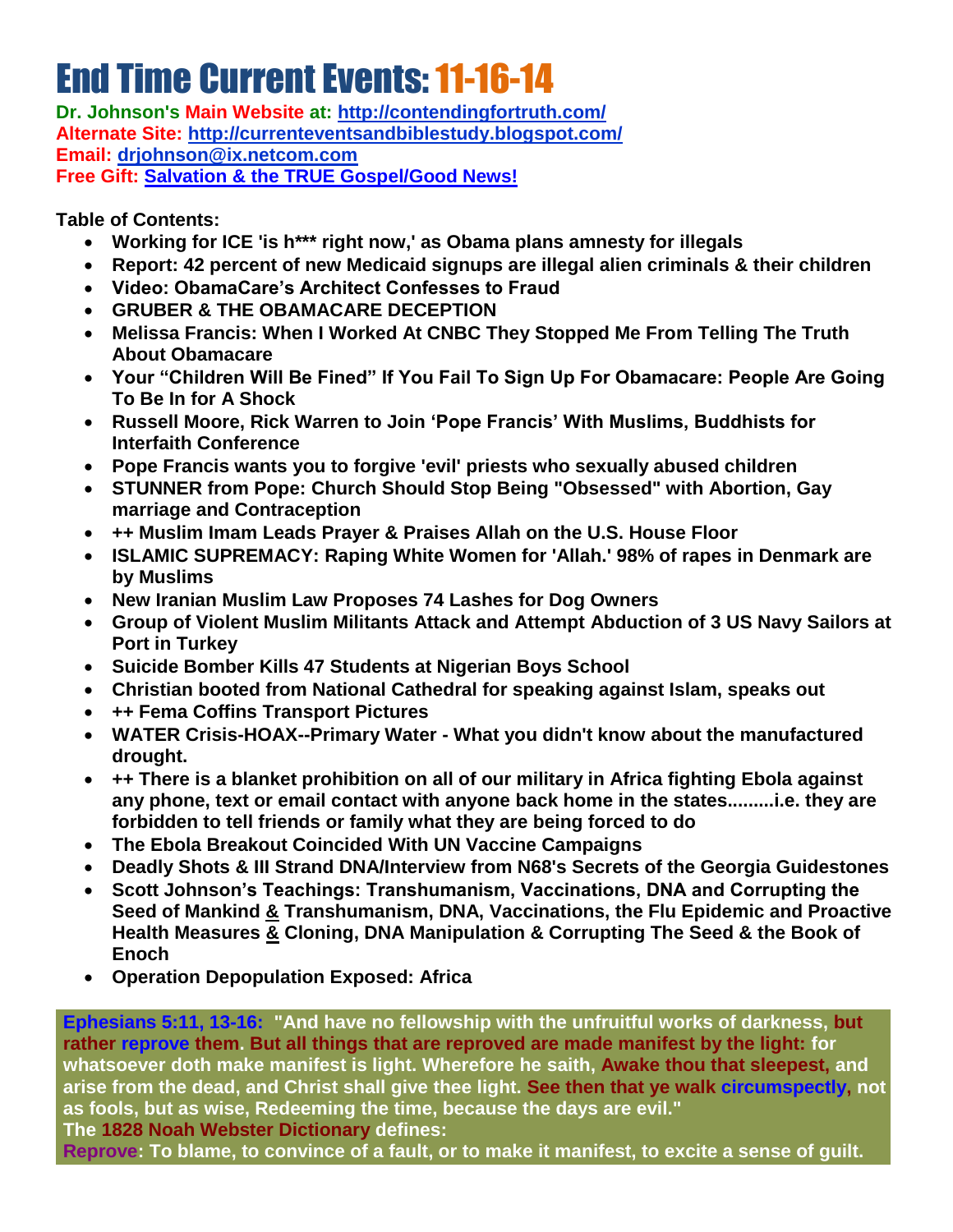**Circumspectly: Cautiously; with watchfulness every way; with attention to guard against surprise or danger.**

**Matthew 24:24: "...if it were possible, they shall deceive the very elect."** 

**II Corinthians 2:11: "Lest Satan should get an advantage of us: for we are not ignorant of his devices."** 

**II Chronicles 7:14: "If my people, which are called by my name, shall humble themselves, and pray, and seek my face, and turn from their wicked ways; then will I hear from heaven, and will forgive their sin, and will heal their land."**

**Working for ICE 'is h\*\*\* right now,' as Obama plans amnesty for illegals**

Morale among officers at Immigration and Customs Enforcement, already low<mark>, has reached a new</mark> bottom as illegal immigrants expecting amnesty from President Obama taunt and ridicule the overworked officers, according to a new report.

**"Yes," said one, "working for this agency is h\*\*\* right now."**

That was the latest message to immigration policy critic Jessica M. Vaughan, director of policy studies for the Center for Immigration Studies. **She has charted the woes of the officers who carry out the president's orders.**

In [a new paper,](http://cis.org/vaughan/president-will-ignore-democratic-process-and-amnesty-5-million) she wrote: "The president's gradual, calculated dismantling of our immigration system has caused morale to plummet in the agencies of the Department of Homeland Security. Career immigration officials have courageously objected in public, and sometimes resorted to lawsuits to draw attention to the administration's subversion of the law. In denial about their principled objections to his scheme, now the president is hoping to stifle their voices by offering them a pay increase as part of this outrageous plan. His assumption that they are motivated by money shows just how little respect he has for the men and women who have devoted their careers to public service in immigration."

Vaughan told Secrets that she has been concerned about morale in ICE and raised the issue with Homeland Secretary Jeh Johnson.

She said that officers are concerned that illegals with criminal records are being released under Obama's policies, and that some immigrants taunt the officers, believing that the policies protect them.

[http://www.washingtonexaminer.com/working-for-ice-is-hell-right-now-as-obama-plans-amnesty-for](http://www.washingtonexaminer.com/working-for-ice-is-hell-right-now-as-obama-plans-amnesty-for-illegals/article/2556174)[illegals/article/2556174](http://www.washingtonexaminer.com/working-for-ice-is-hell-right-now-as-obama-plans-amnesty-for-illegals/article/2556174) 

**Report: 42 percent of new Medicaid signups are illegal alien criminals & their children Primarily illegal alien criminals** and their U.S.-born children make up more than 40 percent of new Medicaid recipients at a cost of \$4.6 billion, [according to an analysis](http://cis.org/immigrant-families-accounted-for-42-percent-of-medicaid-growth-since-2011) of government data.

The Center for Immigration Studies, a low-immigration advocacy group, [released this](http://www.luminpdf.com/files/7954659/camarota-medicaid.pdf) report early Thursday.

The report was issued as President Obama prepared to unveil his executive action to reduce deportations and allow more illegal immigrants to remain in the country.

[http://www.washingtonexaminer.com/report-42-percent-of-new-medicaid-signups-are-immigrants](http://www.washingtonexaminer.com/report-42-percent-of-new-medicaid-signups-are-immigrants-their-children/article/2556114)[their-children/article/2556114](http://www.washingtonexaminer.com/report-42-percent-of-new-medicaid-signups-are-immigrants-their-children/article/2556114)

### **[Video: ObamaCare's Architect Confesses to Fraud](http://www.infowars.com/video-obamacares-architect-confesses-to-fraud/)**

**MIT Professor Jonathan Gruber just can't keep his mouth shut.**

A fourth video solidifying the relationship between him and the Obama Administration has now surfaced. What follows is a compendium of brazen directives to undermine the American people. His treasonous, cult-like zeal for the financial burden he and others campaigned into the lives of the average citizen, should be viewed by everyone in this country. The video speaks for itself. **RELATED: GRUBER & THE [OBAMACARE DECEPTION](http://www.infowars.com/grubers-goobers-obamacare-deception/)**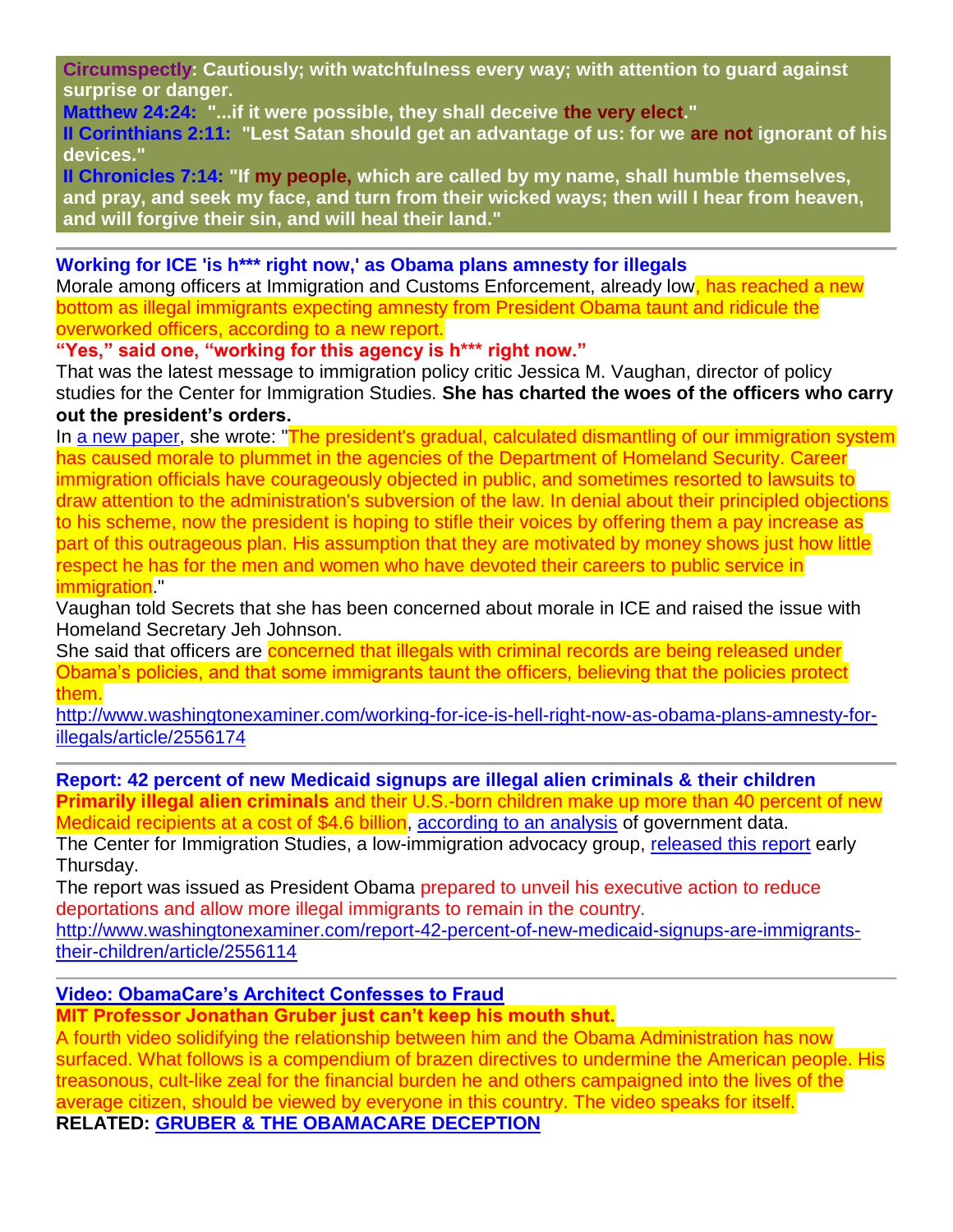# **RELATED: [GRUBER ADMITS OBAMA WAS IN ROOM WHEN CADILLAC TAX LIE WAS](http://www.infowars.com/gruber-admits-obama-was-in-room-when-cadillac-tax-lie-created/)  [CREATED](http://www.infowars.com/gruber-admits-obama-was-in-room-when-cadillac-tax-lie-created/)**

**Play:** <http://youtu.be/ta3Xd5V50PM>

## **Melissa Francis: When I Worked At CNBC They Stopped Me From Telling The Truth About Obamacare**

**Jeff Dunetz** | [Truth Revolt](http://www.truthrevolt.org/news/melissa-francis-when-i-worked-cnbc-they-stopped-me-telling-truth-about-obamacare) November 15, 2014--During her Friday program on the Fox Business Network, Melissa Francis made a truly scandalous revelation: "When I was at CNBC, I pointed out to my viewers that the math of Obamacare simply didn't work. Not the politics by the way; just the basic math. And when I did that, I was silenced."

Francis began her program with two of the recent Jonathan Gruber videos in which he admits that when he helped craft Obamacare, he picked verbiage that would fool "stupid" Americans. Francis, who has a degree in economics from Harvard, followed the clip with her account of being taken out to the woodshed at CNBC after explaining that the basic math of Obamacare didn't make sense. She said: "Straight from the horse's mouth, Jonathan Gruber telling you that the architects of Obamacare think that you're stupid and most importantly, they are absolutely counting on your lack of economic understanding. They aren't the only villains in this story, though. **They are also depending on the liberal media to help them cover up the truth. So far, NBC, ABC, the L.A. Times and the Associated Press and others have been only too happy to comply. Those outlets have not even mentioned the video evidence from Jonathan Gruber.** It is shocking. But it actually doesn't surprise me. Because when I was at CNBC, I pointed out to my viewers that the math of Obamacare simply didn't work. Not the politics by the way; just the basic math. And when I did that, I was silenced.

I said on the air that you couldn't add millions of people to the system and force insurance companies to cover their preexisting conditions without raising the price on everyone else. I pointed out that it couldn't possibly be true that if you like your plan you can keep it. That was a lie. And, in fact, millions of people had their insurance canceled. As a result of what I said at CNBC, I was called into management, where I was told that I was, quote, **"disrespecting the office of the president" by telling what turned out to be the absolute truth.**

[http://www.infowars.com/melissa-francis-when-i-worked-at-cnbc-they-stopped-me-from-telling-the](http://www.infowars.com/melissa-francis-when-i-worked-at-cnbc-they-stopped-me-from-telling-the-truth-about-obamacare/)[truth-about-obamacare/](http://www.infowars.com/melissa-francis-when-i-worked-at-cnbc-they-stopped-me-from-telling-the-truth-about-obamacare/)

## **Your "Children Will Be Fined" If You Fail To Sign Up For Obamacare: People Are Going To Be In for A Shock**

**Mac Slavo** | [SHTFplan.com](http://www.shtfplan.com/headline-news/your-children-will-be-fined-if-you-fail-to-sign-up-for-obamacare-people-are-going-to-be-in-for-a-shock_11142014) November 15, 2014--Free and affordable health care just gets better and better. In 2015 the government will be activating some new "incentives" embedded in the Affordable Care Act in an effort to get more people to sign up.

But, as is often the case when the government says one thing, they mean exactly the opposite. In this case, when they say incentive what they really mean is that you are going to be penalized if you fail to acquire government mandated health insurance. But not just you. Your children, who apparently no longer belong to you anyway based on a recent court ruling, will be fined for your failure to get them on the insurance rolls:

**Penalties for failing to secure a health-insurance plan will rise steeply next year,** which could take a big bite out of some families' pocketbooks.

"**The penalty is meant to incentivize (Comment: She means blackmail!) people to get coverage**," said senior analyst Laura Adams of InsuranceQuotes.com. "**This year, I think a lot of people are going to be in for a shock.**"

**The financial penalty for skipping out on health coverage will more than triple to \$325 per person in 2015, or 2 percent of income, depending on whichever is higher. Children will be fined** at half the adult rate, or \$162.50 for those under 18 years old. *Source: [CBS News](http://www.cbsnews.com/news/obamacare-2015-higher-costs-higher-penalties/)*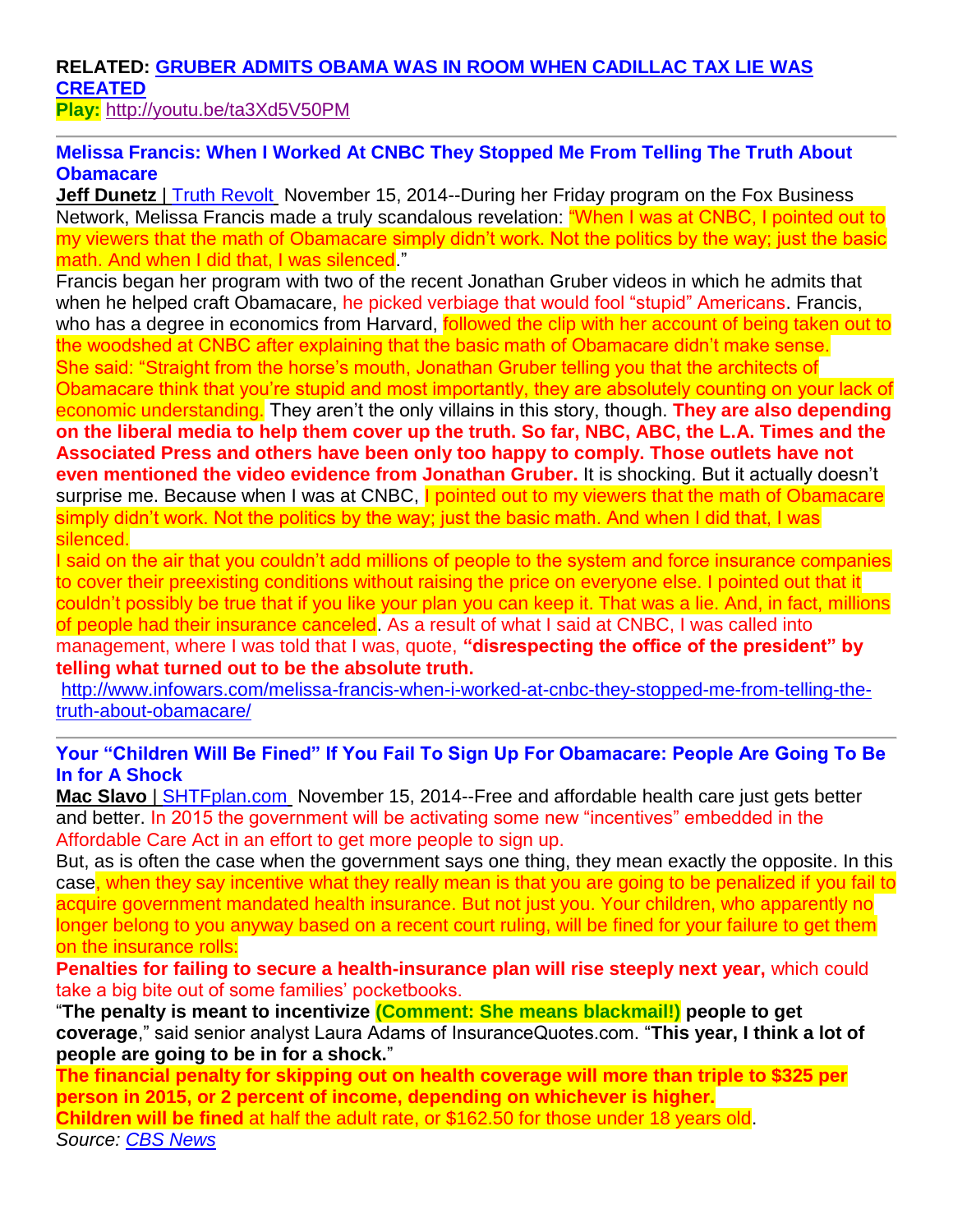**So, that's your strong-arm/blackmail "incentive". Either sign up for Obamacare at a rate of roughly \$750 a month [or more for a middle-class family](http://www.thedailysheeple.com/bend-over-and-cough-some-insurance-rates-to-quadruple-with-obamas-good-deal-on-healthcare_092013) of four, or pay a \$325 penalty per person or two percent of your income, whichever is higher. Plus, if you have kids, they've been "incentivized" too!** 

**Moreover, if you fail to sign up for Obamacare and subsequently refuse to pay your penalty your house could be raided by armed IRS agents, seized by the government, and you'll be imprisoned for tax evation.**

**Welcome to the new America, where the government now has the power to compel you to purchase products from private companies under the threat of imprisonment or death. Yes, death. Because if you run from those armed IRS agents they're going to use their [brand new](http://www.infowars.com/irs-refuses-to-answer-congressman-on-ar-15s-for-standoff-capability/)  [militarized AR-15′s](http://www.infowars.com/irs-refuses-to-answer-congressman-on-ar-15s-for-standoff-capability/) to ensure your compliance.**

**At this point the only chance Americans have for the complete destruction of the Affordable Care Act is for a Supreme Court ruling expected in the Spring of 2015. If the court rules against Obamacare over its illegal federal subsidies then the law [could fall apart almost](http://www.shtfplan.com/headline-news/death-blow-supreme-court-to-rule-on-affordable-care-act-would-utterly-devastate-obamacare_11082014)  [instantly](http://www.shtfplan.com/headline-news/death-blow-supreme-court-to-rule-on-affordable-care-act-would-utterly-devastate-obamacare_11082014)**.

Cindy Vinson and Tom Waschura were **big believers in the Affordable Care Act**. They vote independent and **are proud to say they helped elect and re-elect President Barack Obama**. Yet, like many other Bay Area residents who pay for their own medical insurance, **they were floored last week when they opened their bills**: Their policies were being replaced with pricier plans that conform to all the requirements of the new health care law.…

**"Of course, I want people to have health care," Vinson said. "I just didn't realize I would be the one who was going to pay for it personally."**

*Source: [Democrat Voters Confused](http://www.shtfplan.com/headline-news/democrat-voters-confused-i-didnt-realize-i-would-be-the-one-who-was-going-to-pay-for-it-personally_10072013) via [Mercury News](http://www.mercurynews.com/nation-world/ci_24248486/obamacares-winners-and-losers-bay-area)*

[http://www.infowars.com/your-children-will-be-fined-if-you-fail-to-sign-up-for-obamacare-people-are](http://www.infowars.com/your-children-will-be-fined-if-you-fail-to-sign-up-for-obamacare-people-are-going-to-be-in-for-a-shock/print)[going-to-be-in-for-a-shock/print](http://www.infowars.com/your-children-will-be-fined-if-you-fail-to-sign-up-for-obamacare-people-are-going-to-be-in-for-a-shock/print) 

**Russell Moore, Rick Warren to Join 'Pope Francis' With Muslims, Buddhists for Interfaith Conference**

November 7, 2014 | **ROME –** Russell Moore, **the president of the Ethics and Religious Liberty Commission of the Southern Baptist Convention**, and Saddleback megachurch leader Rick Warren will team up with Roman Catholic Pontiff Francis later this month for an interfaith Vatican conference on marriage and family.



"Complementarity of Man and Woman," will be held Nov. 17-19 at the Vatican, and is expected to feature more than 30 speakers from over 20 countries. According to the Catholic News Service, those of the **Jewish, Islamic, Buddhist, Hindu, Jaina Shasana, Taoist and Sikh religions will be present, as well as Roman Catholics and professing Christians.** The event is sponsored by the Pontifical Council for the Family, the Pontifical Council for Interreligious Dialogue, and the Pontifical Council for Promoting Christian Unity. "**I hope that this gathering of religious leaders can stand in solidarity on the common grace, creational mandate of marriage and family as necessary for human flourishing and social good," Moore wrote in a blog post this week entitled "Why I'm Going to the Vatican**." "I also hope that we

can learn from one another about where these matters stand around the world." **Rick Warren, the author of "The Purpose Driven Life," has spoken glowingly of Pope Francis during several public interviews about the pontiff and the Roman Catholic religion. "[Pope Francis] is doing everything right. You see, people will listen to what we say if they like what they see," Warren stated on Catholic television network EWTN earlier this year. "His**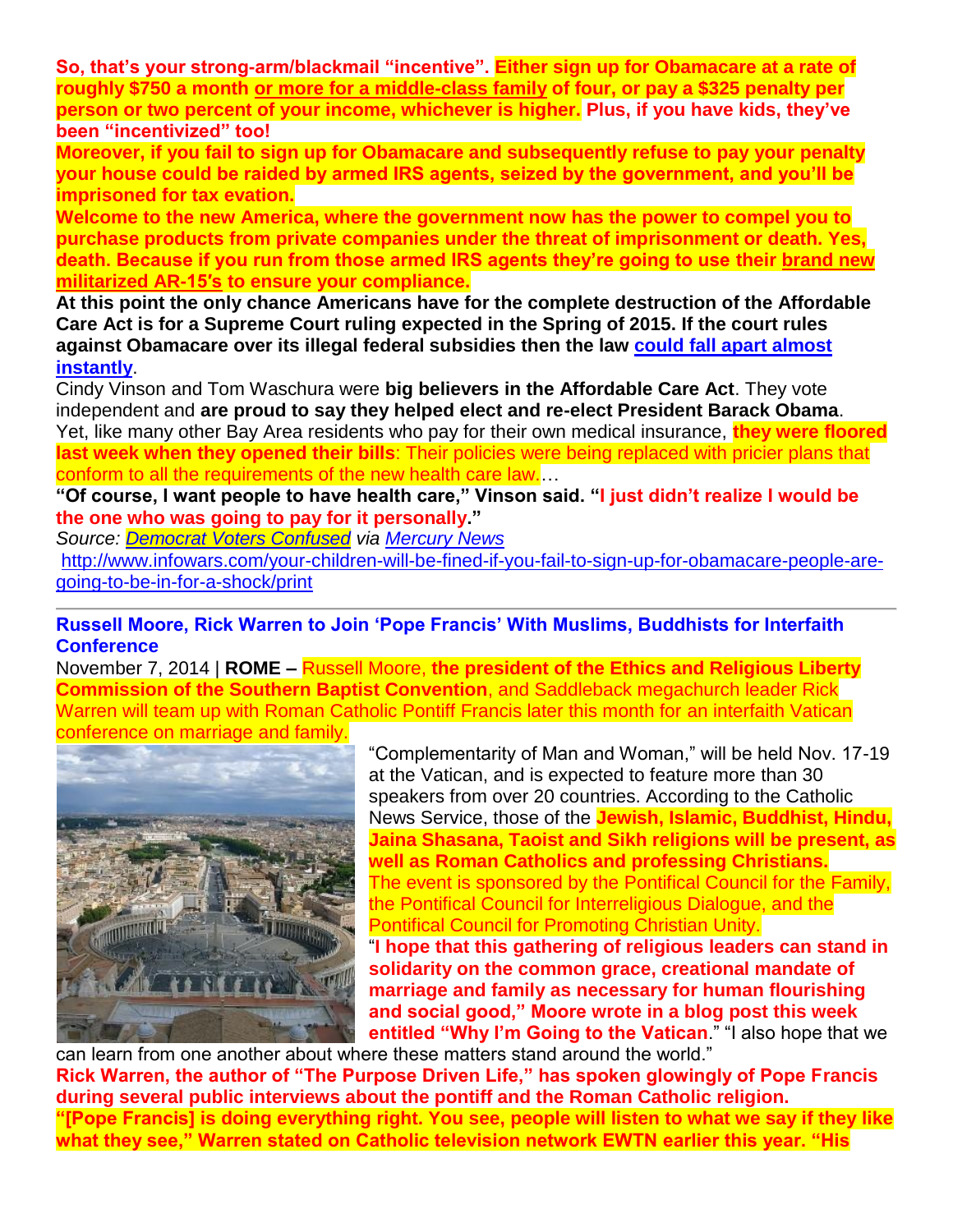**kissing of this deformed man, his loving the children, this authenticity, this humility, the caring for the poor; this is what the whole world expects Christians to do. And when they go, 'Oh, that's what a Christian does.'—In fact, there** 

**was a headline here in Orange County—and I loved the headline—I saved it. It said, 'If you love Pope Francis, you'll love Jesus.'"**

**Comment: Like this selfless act by Satan, I mean Pope Francis:**

*Pope Francis wants you to forgive 'evil' priests who sexually abused children*

*Pope Francis made his first public plea for forgiveness on Friday for the "evil" committed by priests who molested children, using some of his strongest words yet on the Roman Catholic Church's sexual abuse crisis.*

*The Argentine-born pontiff said the Church, which last month named a high-level group on the scandal including an abuse victim, had to take an stronger stand on a scandal that has haunted it for more than two decades.*

*"I feel compelled to personally take on all the evil that some priests — quite a few in number,… to personally ask for forgiveness for the damage they have done for having sexually abused children," he told members of the International Catholic Child Bureau.*

*[http://www.globalpost.com/dispatch/news/regions/europe/italy/140411/pope-asks-forgiveness](http://www.globalpost.com/dispatch/news/regions/europe/italy/140411/pope-asks-forgiveness-evil-priests-who-sexually-abused-chi)[evil-priests-who-sexually-abused-chi](http://www.globalpost.com/dispatch/news/regions/europe/italy/140411/pope-asks-forgiveness-evil-priests-who-sexually-abused-chi)*

**Or what about this one:**

*[STUNNER from Pope: Church Should Stop Being "Obsessed" with Abortion, Gay marriage](http://www.dailykos.com/story/2013/09/19/1239960/-STUNNER-from-Pope-Church-Should-Stop-Being-Obsessed-with-Abortion-Gay-marriage-and-Contraception)  [and Contraception](http://www.dailykos.com/story/2013/09/19/1239960/-STUNNER-from-Pope-Church-Should-Stop-Being-Obsessed-with-Abortion-Gay-marriage-and-Contraception)*

The meeting follows a recent synod featuring over **200 Roman Catholic bishops who gathered in Rome for two weeks to discuss marriage and family issues, such as homosexuality, cohabitation and divorce.** The initial report generated controversy and concern over its inclusive tone, as it stated that "[h]omosexuals have gifts and qualities to offer to the Christian community." It was later left out of the submitted draft as a consensus could not be reached on the matter. - See more at: [http://christiannews.net/2014/11/07/russell-moore-rick-warren-to-join-pope-francis](http://christiannews.net/2014/11/07/russell-moore-rick-warren-to-join-pope-francis-with-muslims-buddhists-for-interfaith-conference/#sthash.yy1Qpi1U.dpuf)[with-muslims-buddhists-for-interfaith-conference/#sthash.yy1Qpi1U.dpuf](http://christiannews.net/2014/11/07/russell-moore-rick-warren-to-join-pope-francis-with-muslims-buddhists-for-interfaith-conference/#sthash.yy1Qpi1U.dpuf) **See Scott Johnson's Teachings: [Rick Warren-Leading Apostate Christianity Straight to Hell](http://www.contendingfortruth.com/?p=1198) November 26th, 2006 | Rick Warren & Rupert Murdoch – [Saddleback's Most Infamous Member](http://www.contendingfortruth.com/?p=1130) January 13th, 2008 |** 

**[Current Events: Rick Warren, Obama, Hillary](http://www.contendingfortruth.com/?p=1065) January 25th, 2009 | [Rick Warren's Latest Demonic Trap Exposed–The "New Health and Wellness Initiative"](http://www.contendingfortruth.com/?p=2511)  [Promoting Tantric Sex Yoga, Meditation and Reiki–Part 1](http://www.contendingfortruth.com/?p=2511) January 20th, 2011 |** 

**[Rick Warren's Latest Demonic Trap Exposed–The "New Health and Wellness Initiative"](http://www.contendingfortruth.com/?p=2506)** 

**[Promoting Tantric Sex Yoga, Meditation and Reiki–Part 2](http://www.contendingfortruth.com/?p=2506) January 20th, 2011 |** 

**[PDF: Rick Warren](http://www.contendingfortruth.com/?attachment_id=7611) August 3rd, 2014 | [PDF: Rick Warren](http://www.contendingfortruth.com/?attachment_id=5144) June 3rd, 2013 |** 

**Muslim Imam Leads Prayer & Praises Allah on the U.S. House Floor**

**Regarding the recent Republican victories watch them bow at the sound of the name of Allah, they are in league with Islam, the harlot of Arabia. With newly [re-elected Speaker of the House](http://freedomoutpost.com/2013/01/boehner-is-re-elected-as-speaker-of-the-house/)  [John Boehner](http://freedomoutpost.com/2013/01/boehner-is-re-elected-as-speaker-of-the-house/) presiding AND BOWING HIS HEAD, the Imam for the Islamic Center of Central Jersey praised Islam's Allah from the House floor as the God who reigns supreme. Here is the shocking video of Imam Hamad Chebli delivering the Islamic prayer; Boehner can be seen behind him:**

**Play to 2:42: <http://youtu.be/gA7mS77fhYQ>**

**Jeremiah 7:28: "But thou shalt say unto them, This is a nation that obeyeth not the voice of the LORD their God, nor receiveth correction: truth is perished, and is cut off from their mouth."**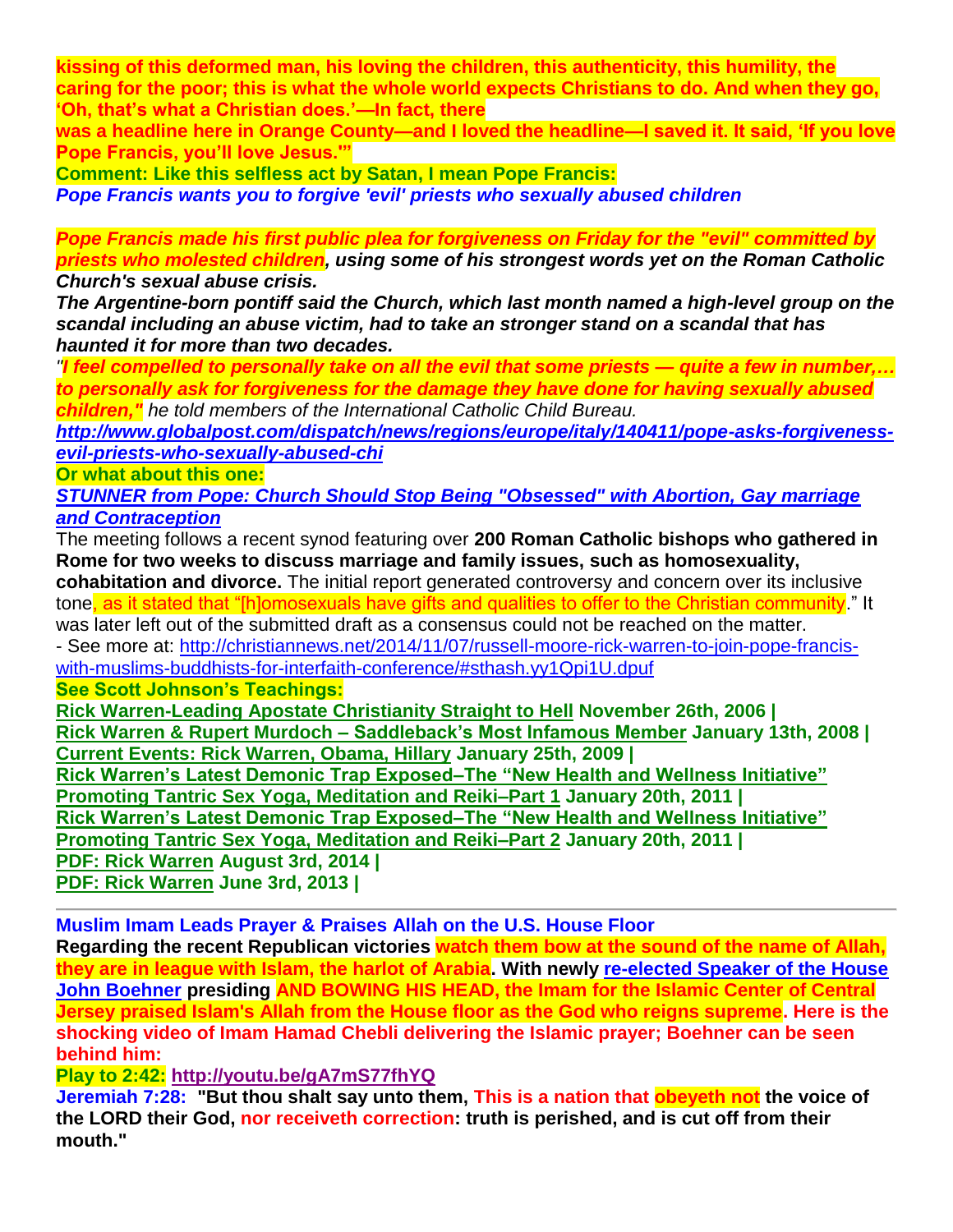**Chebli didn't just appear at the House floor; he also delivered Islamic prayers at the National Cathedral, which was prepared for Muslim prayers with rugs.**

**Numerous speakers, including Cathedral officials and local Muslim leaders, [echoed](http://www.dailynews724.com/local/in-first-recitation-of-muslim-prayers-at-national-cathedral-a-call-for-unity-h308687.html) Rasool's message [Muhammad's Message] about the urgent need for religious understanding and collaboration.**

**Rev. Gary Hall, dean of the Cathedral, spoke of St. Benedict, whom he said believed equally in the importance of prayer and hospitality. Marveling at the sounds of Arabic prayers, which he called "a beautiful sacred language in a beautiful sacred space," Hall said he hoped the service would serve as a beginning for future efforts to work together for good.**

**II Corinthians 6:14-18: "Be ye not unequally yoked together with unbelievers: for what fellowship hath righteousness with unrighteousness? and what communion hath light with darkness? And what concord hath Christ with Belial? or what part hath he that believeth with an infidel? And what agreement hath the temple of God with idols? for ye are the temple of the living God; as God hath said, I will dwell in them, and walk in them; and I will be their God, and they shall be my people. Wherefore come out from among them, and be ye separate, saith the Lord, and touch not the unclean thing; and I will receive you, And will be a Father unto you, and ye shall be my sons and daughters, saith the Lord Almighty."**

**Comment: And with headlines like the ones below (just from the last week) it is total confirmation Christians and the world in general need to be yoking themselves up with the "Religion of Peace" Islam!!!**

*ISLAMIC SUPREMACY: Raping White Women for 'Allah.' 98% of rapes in Denmark are by Muslims | [http://threepercenternation.com/2014/11/muslim-rape/#](http://threepercenternation.com/2014/11/muslim-rape/)*

*[New Iranian Muslim Law Proposes 74 Lashes for Dog Owners-](http://clarionproject.us6.list-manage2.com/track/click?u=6f33facd52316b5c258168da6&id=f9c4ee7943&e=8d0334146f)-A new law proposed in Iran would make walking, owning or selling a dog a crime punishable by 74 lashes and a fine of \$370 to \$3,700. [More](http://clarionproject.us6.list-manage.com/track/click?u=6f33facd52316b5c258168da6&id=bd749655d8&e=8d0334146f)* 

*[Group of Violent Muslim Militants Attack and Attempt Abduction of 3 US Navy Sailors at Port](http://shariaunveiled.wordpress.com/2014/11/12/group-of-violent-muslim-militants-attack-and-attempt-abduction-of-3-us-navy-sailors-at-port-in-turkey/)  in [Turkey](http://shariaunveiled.wordpress.com/2014/11/12/group-of-violent-muslim-militants-attack-and-attempt-abduction-of-3-us-navy-sailors-at-port-in-turkey/)*

*[Suicide Bomber Kills 47 Students at Nigerian Boys School-](http://clarionproject.us6.list-manage1.com/track/click?u=6f33facd52316b5c258168da6&id=2aab9b3db1&e=8d0334146f)-Government officials named Boko Haram as responsible for the horrific attack at a government school that killed 47 and injured 79 young students. [More](http://clarionproject.us6.list-manage2.com/track/click?u=6f33facd52316b5c258168da6&id=8da3658e9a&e=8d0334146f)* 

**-----------------------------**

**Rashid Makhdoom, a retired engineer from Potomac, said he believes the message and symbolism of the event would "reverberate throughout the world. It should be a lesson for Muslims everywhere that we and Christians are all one," he said.** 

**But that wasn't all true. Fortunately, there appeared a "Deborah," "Jael," and a "Judith," in that one Christian woman [made a scene](http://washington.cbslocal.com/2014/11/14/woman-shouts-about-christ-at-1st-muslim-prayer-at-national-cathedral/http:/freedomoutpost.com/?p=28739) when it became obvious that an act of conquest and harlotry was taking place, she screamed out: "Jesus is our Lord and Savior".**

**Christian booted from National Cathedral speaks out**

# **Leo Hohmann On 11/15/2014**

Christine Weick is approached be security at the National Cathedral in Washington Friday, Nov. 14, as she stands up to proclaim "Jesus is our Lord and Savior"

It was supposed to be a shining moment for proponents of the interfaith movement.

The Islamic "jummah," or Friday call to prayer, would be held on America's grandest Christian stage – the National Cathedral in Washington, D.C.

**It was a bold move that had never been tried. Leaders of the Episcopal cathedral said sending prayers up to Allah from a Christian church would show the world that two religions at odds with each other for centuries could "approach the same God" as one body of believers.**

**The stage was set. The prayer rugs were neatly arranged facing Mecca. The lights shone down on the imam for his opening remarks.**

**Not so fast.**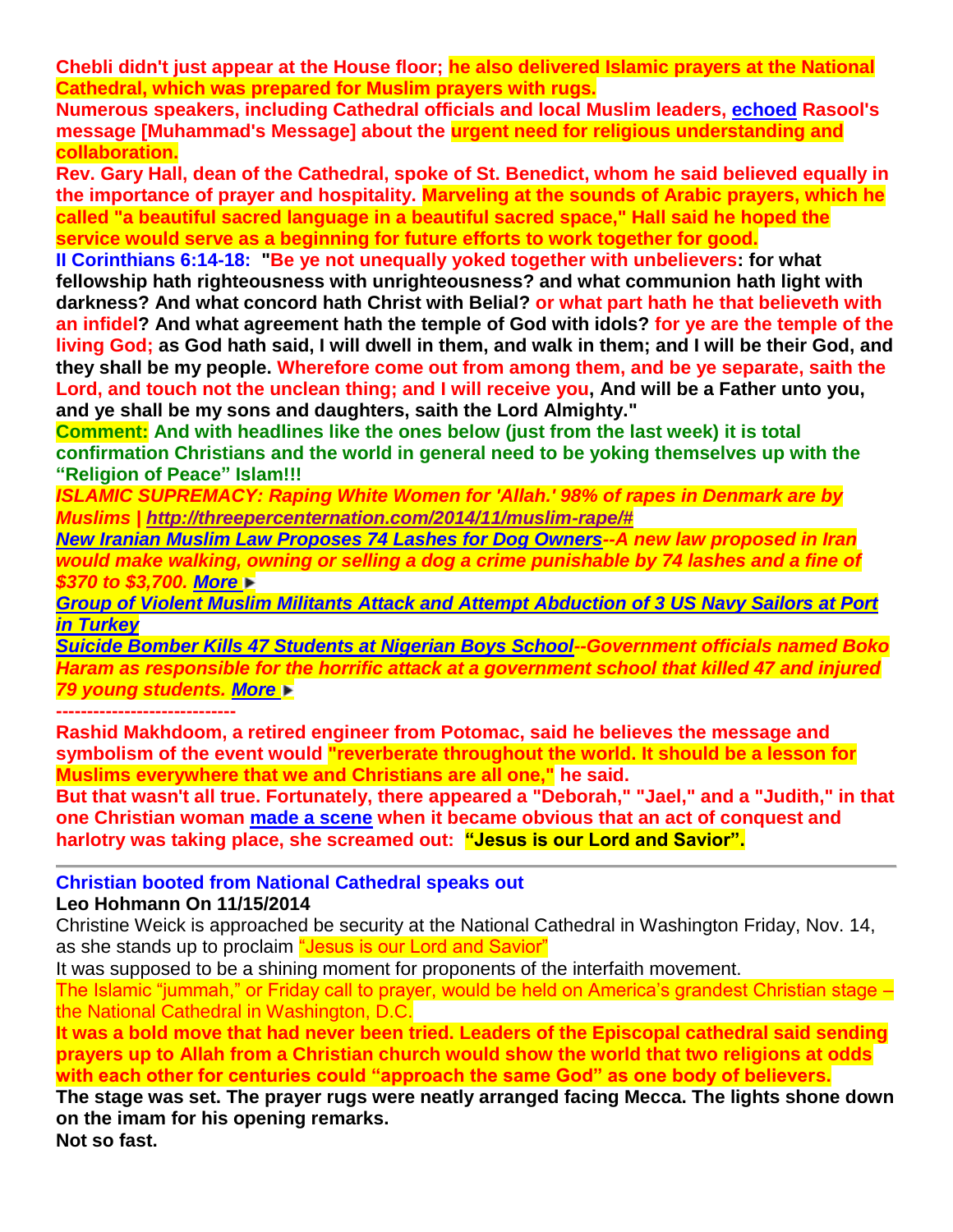Christine Weick, a 50-year-old Michigan woman with flowing blonde hair who lives out of her car, rose from the packed National Cathedral, the hall of halls in terms of religious prominence in America, and moved toward the front of the church.

She pointed to the cross hanging overhead.

The Muslims had set up their prayer rugs in such a way that their backs were turned on the cross, which they consider an alien religious symbol. Jesus was a prophet but was not the son of God and never died on a Roman cross, according to Muslim teaching. Yet, they found themselves staring at a woman who demanded the cross become the center of attention. She then blurted out the message she had traveled all the way from Tennessee to deliver.

**"Jesus Christ died on that cross. It is the reason we are to worship only Him. Jesus Christ is our Lord and Savior," she said. "We have built enough of your mosques in this country. Why don't you worship in your mosques and leave our churches alone?"**

**She immediately heard voices in the crowd yelling for security.**

**"Black coat, white scarf, blonde hair!" yelled one. "We need to get her out of here now!" someone else cried out.**

**"They were yelling for security, and by that point I was already done saying what I came to say," Weick told WND.**

**She was promptly escorted out of the sanctuary by two men in suits, who handed her off to a police officer.**

Watch video of Christine Weick get removed from National Cathedral after standing up and proclaiming Jesus Christ during Muslim prayer service: [http://www.wnd.com/2014/11/christian](http://www.wnd.com/2014/11/christian-booted-from-national-cathedral-speaks-out/)[booted-from-national-cathedral-speaks-out/](http://www.wnd.com/2014/11/christian-booted-from-national-cathedral-speaks-out/)

She had instantly become a folk hero of sorts for thousands, if not millions, of Christians who read what happened or watched the video that was posted on the Internet.

**Now Weick wants everyone to know that she did not get arrested and she is safely back in her SUV, heading back to Tennessee.**

"It was quite an overwhelming day yesterday," she said.

And while she was lauded for her bravery, she confided she was "literally scared to death" as she waited for the right moment to stand up and proclaim the gospel message.

"They never said a word to me. Two guys came up and got me. I remember one large man in a suit taking me by the arm, very strongly but he did not hurt me," she said.

"He just put an arm on me and said, **'We are walking this way.' Then comes the police officer, and I'm thinking, 'OK I'm done.' I'm still in the sanctuary at this point, so I put out my hands for the officer to arrest me, but he just held my hand and walked me to the back of the church.** "He handed me over to a woman officer, who takes me to the front doors of the church. She hands me to another officer, who takes me to another officer in the foyer, who takes me out to the road. Not

one of them said a word. I was free to go."

She said she told the last officer who led her to the road to have a good day, to which he gave no response. **She returned to her vehicle and soon afterward drove home.**

Except she doesn't have a home. She said her husband divorced her last year "over a spiritual conflict," and her family disowned her because she took a stand against same-sex marriage and other "moral issues."

Weick said she learned of the Muslim prayer service two days before it was scheduled to happen through an article posted on the Drudge Report. The more she thought about it, she felt the Lord was telling her to go to Washington and say something.

"My blood began to boil as I read the comments of how this is to be such a wonderful event and how religious tolerance can, for the first time, be shown in our nation's capital," she said.

Still, she had nervous doubts about making the 400-mile trip from Kingsport, Tennessee.

"That article got my attention. And then I Goggled the Washington National Cathedral, and I got more information about the service," she said.

She found out from the cathedral's website that the event was for "invited guests only."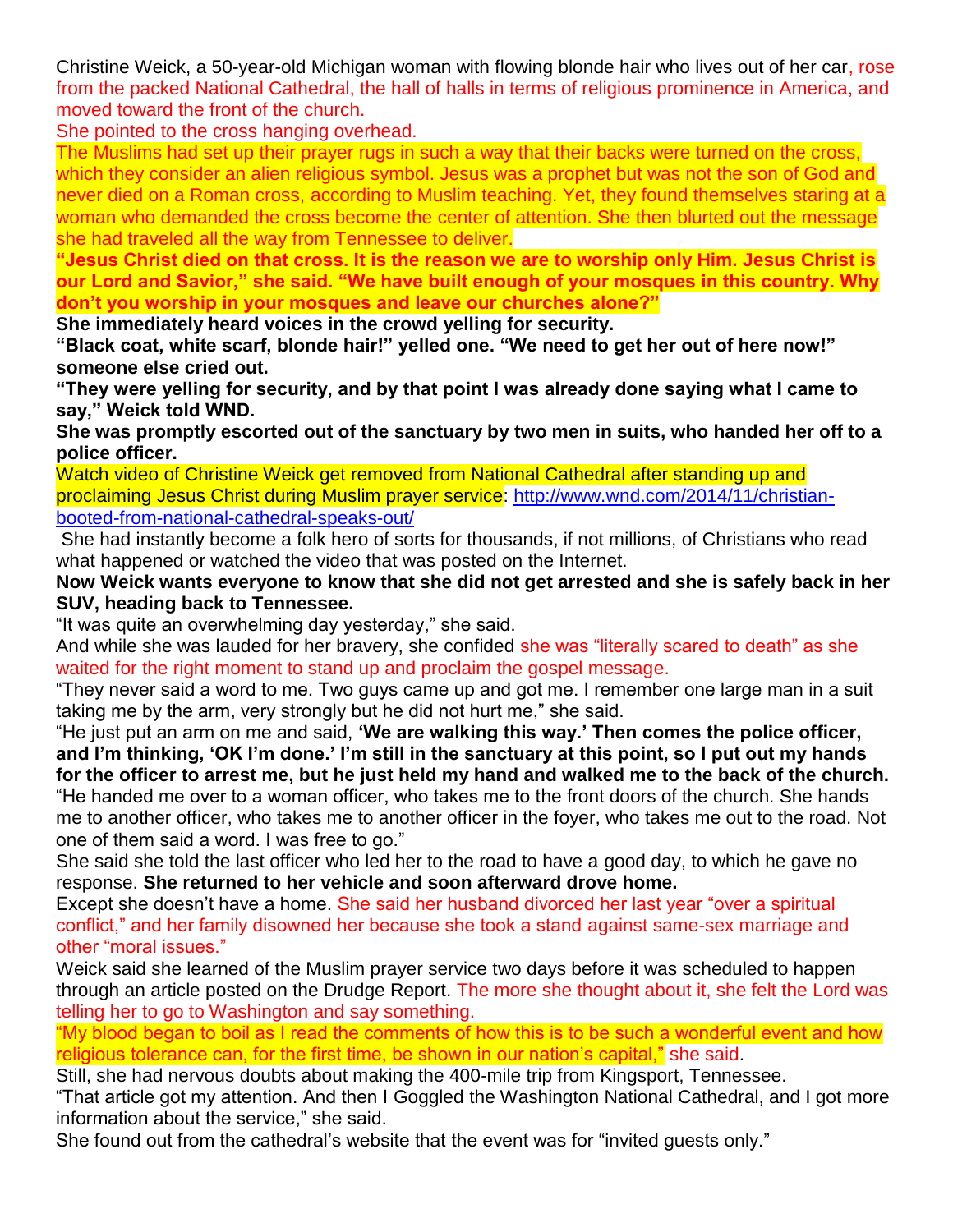"That's when I knew I had to be creative, and so did God," she said.

She wasn't sure what type of creativity would be required or even if she was doing the right thing as she headed out on the road to D.C. In fact, she almost turned around.

A sign of confirmation

"I was driving there on my way from Tennessee, and I've got a lot of doubts in my mind: Am I going to make a fool of myself? Am I going to be in jail for the weekend?"

But as she drove down the highway in the right lane, she passed a strange woman.

"There's this woman stepping out of her vehicle on the side of the road, clapping and giving me two thumbs up, and I'm like, 'That was the strangest thing,'" she said. "The first thing that went through my mind was, 'That's my confirmation right there.' That's all I needed, and from that point on I knew this was something I'm going to do; and that was the catapult that moved me to keep going towards Washington."

She said she told only four people where she was going and what she planned to do. She asked for prayer.

"I said I need you to pray for me, this is what God has put in my bones to do," she said. "It didn't hit me until I got in the cathedral and saw all the people and the cameras sitting on my right, and I'm thinking, 'This is a big deal. I am going to be put in jail!'"

**She credits God for getting her into the massive church, which was guarded like Fort Knox. Everyone had to go through a checkpoint to make sure they weren't armed or posed a threat.** "It was a God thing how I got past all that security in the beginning. They never ID'd me, and I had brought my ID with me just in case, and I thought that would be my downfall, being from Michigan, that they would say, 'What is she doing here?" Weick said. "According to reports, this was a heavy security event. They checked every bag and every person that walked in there. I bet some security people are in big trouble today."

She said she slipped through unnoticed, first by following a security guard and then later by engaging in conversation alongside a woman with press credentials.

**"I just followed those security officers when they were going from place to place. I just followed them," she said. "It was almost like they didn't see me. Like I was invisible."** Hiding in the bathroom

Weick got through the security line about 10:15 a.m., more than an hour and a half before the prayer service started. She needed to lie low to avoid detection.

She noticed a janitor's closet was left open near the bathroom and briefly thought about hiding in it. But a fear of being locked in persuaded her against that option.

She slipped into the bathroom instead.

"When I was in the bathroom hiding out, that's when it hit me: I think I'm invisible, I really wondered, the way it happened, just strange, just totally strange; and someday I'm going to ask God how that all worked out," she said.

While hiding in the bathroom and waiting for the service to start, she rehearsed over and over what she would say. She prayed constantly, with emphasis on Psalm 27.

A woman was washing her hands at the sink as Weick left the stall where she was hiding. The woman had a press tag on her blouse.

"I asked her if she knew what time the service was to start and she replied, 'In a few minutes. Do you know where to go?' I didn't."

"Follow me and I will take you to the front," the woman said.

"I walked with her into the main foyer up to the security line. We walked right past the guards and into the sanctuary! I was invisible."

Still, the butterflies fluttered in her stomach.

"As she took her seat she was shocked at what she saw. About a hundred people were sitting in chairs around rugs that were placed on the floor. Muslim women, separated from the men, were seated on the rugs. To her right was the news media with their cameras and recording equipment. In front of her were the prayer rugs.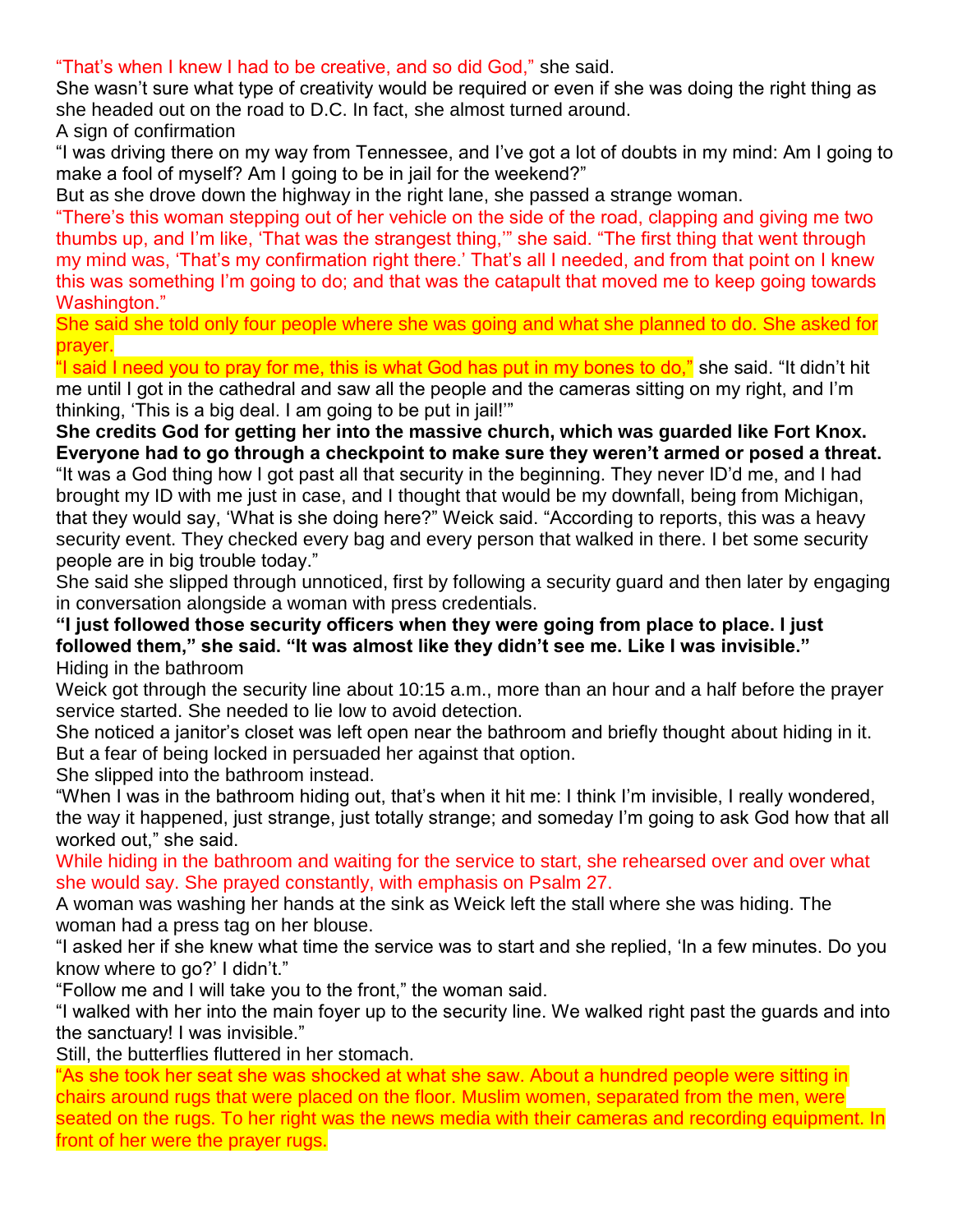"Then it hit me… I had such an angst come over me. Seeing these Muslims sitting on their rugs ready to bow to a god, causing such an abomination in the house of the Lord," she said.

The imam said the call to prayer would begin momentarily and spoke some words in Arabic. Weick felt her heart thumping in her chest.

**"I prayed… 'Lord! Tell me when!' At that moment I saw a figure of Christ on the cross some distance away. I stood up.**

**"I was so nervous; you'll never know how scared I was," she said. "All I kept thinking was, 'I can do all things through Christ who strengthens me; that's my only strength.' I could not do it through me. But we have an amazing God. He shows his strength in my weakness. That's my motto."**

She started to speak, firmly and loudly but not out of control. What she said was not the same as what she had rehearsed in the bathroom stall.

"I did not plan on those exact words coming out. I was going to say it differently. I was planning to say, 'I serve a risen Savior, and Muhammad is dead.' But I saw the cross and it just popped out of my mouth. I was not going to say it that way. I rehearsed it the other way over and over in the bathroom, because my biggest fear was making a fool of myself; but it didn't happen that way."

Even if she had failed and made herself a fool, it could not be more painful than what she has already gone through over the past year, she said.

**"I took a very strong stand on something last year. My husband divorced me over it. It broke my heart. I have a lot of heartache back home, a lot of hurt," she said. "And I felt the Lord telling me, 'You are going to go from place to place for me.'"**

While she lives out of her car, she doesn't consider herself homeless.

"Don't be sorry for me. I have a very nice SUV. I go out to eat, I have a bank account," she told WND. "I am just too Dutch to pay 60 or 70 bucks for a hotel every night when I can spend my nights in my car. And I travel every night from place to place, and that is what I was doing when I saw the story in the Drudge Report."

**WND's first story on the prayer service drew hundreds of comments from readers. Many lauded the lone, unidentified woman who stood up and rebuked what they saw as a worship service to a false god inside a prominent American church.** Among the comments:

• "They shielded their eyes from the Christian cross, but could not shield their ears from the truthful words of this one brave woman."

• "We should all pray to have the courage this woman displayed. The world needs it. Our nation desperately needs it. Jesus Christ IS Lord."

• "I would speculate that the brave woman who proclaimed the Gospel was the only Christian present– and they threw her out," commented a reader who quoted from John 16:2: "They will put you out of the synagogues. Indeed, the hour is coming when whoever kills you will think he is offering service to God."

• "Bless this woman! Jesus Christ is the Messiah and Salvation for all that believe. Acts 4:12 automatically comes to mind. Islam and Christianity are opposed to each other, no matter what any Pope, Priest and Cardinal says. You cannot deny the Son and have the Father and Islam denies Jesus is the Son."

But Weick said she did nothing outside of what God gave her the strength to do, and she doesn't see herself as any hero of the faith. The weakest of Christians could easily do the same thing, she said. "That's why I posted on Facebook this morning. I was like<mark>, 'Come on Christian soldiers we need to</mark> fight, and we need to fight using the gospel, the Word of God,'" she said. "There are Muslims everywhere, just walk up to them and say, 'Jesus Christ is Lord.' Be brave.

**Psalm 94:16: "Who will rise up for me against the evildoers? or who will stand up for me against the workers of iniquity?…** "

**I'm hearing that many Muslims are getting dreams. Maybe all it takes is one to have a dream after being told Jesus Christ is Lord, I don't know. That is God's deal. Let Him work it out. We**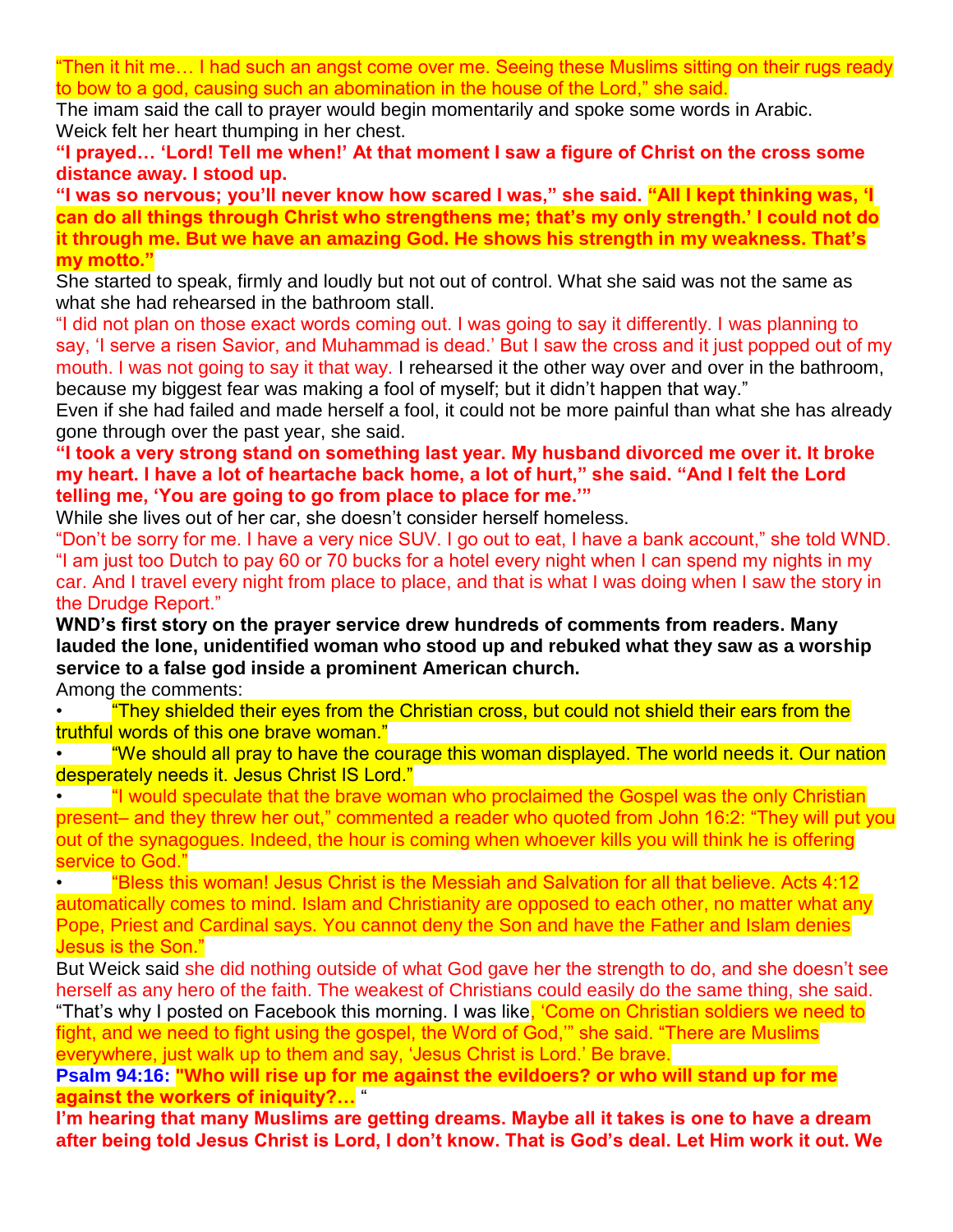**just need to be bold in the Lord and we don't need to be burning their mosques down, like they burn our churches. We have the gospel and that is our only weapon we need. Jesus is Lord, and we need to proclaim it, but how many times do we do it?"** But before Weick became bold, she was humbled.

[Pro 15:33](http://www.blueletterbible.org/Bible.cfm?b=Pro&c=15&v=33&t=KJV#s=643033) The fear of the LORD *is* the instruction of wisdom; and before honour *is* humility.

**"It was a situation in my life, how God yanked every anchor in my life over the last five years, just everything that would keep a normal woman, a normal mother, at home just got yanked out from under me," she said. "I have a son and a daughter, and they disowned me. I took a stand against gay marriage and I lost them**. **That is my heartache. And it hurts me so much. And I wonder what they think now when they see me on the news."**

Weick said she doesn't know what her next "assignment" will be, but she knows now she can tackle almost anything.

"I told the Lord last night, 'OK, you can take me now,' but I don't know," she said. "I think He may have other plans for me, per Jeremiah 29: 11."

[Jer](http://www.blueletterbible.org/Bible.cfm?b=Jer&c=29&v=11&t=KJV#s=774011)  [29:11](http://www.blueletterbible.org/Bible.cfm?b=Jer&c=29&v=11&t=KJV#s=774011) For I know the thoughts that I think toward you, saith the LORD, thoughts of peace, and not of evil, to give you an expected end.

**Article printed from WND: [http://www.wnd.com](http://www.wnd.com/)**

**\_\_\_\_\_\_\_\_\_\_\_\_\_\_\_\_\_\_\_\_\_\_\_\_\_\_\_\_\_\_\_\_\_\_\_\_**

**URL to article: [http://www.wnd.com/2014/11/christian-booted-from-national-cathedral-speaks](http://www.wnd.com/2014/11/christian-booted-from-national-cathedral-speaks-out/)[out/](http://www.wnd.com/2014/11/christian-booted-from-national-cathedral-speaks-out/)**

**From:** b

**To:** drjohnson@ix.netcom.com

**Subject:** Re: [Contending for Truth: ] **Fema Coffins Transport Pictures**

Scott, I was traveling to boise idaho 2 days ago. I saw a semi transporting fema coffins. Here are the pics. If you zoom in you can see our location going to Idaho. The other freeway sign was in Utah, Far West.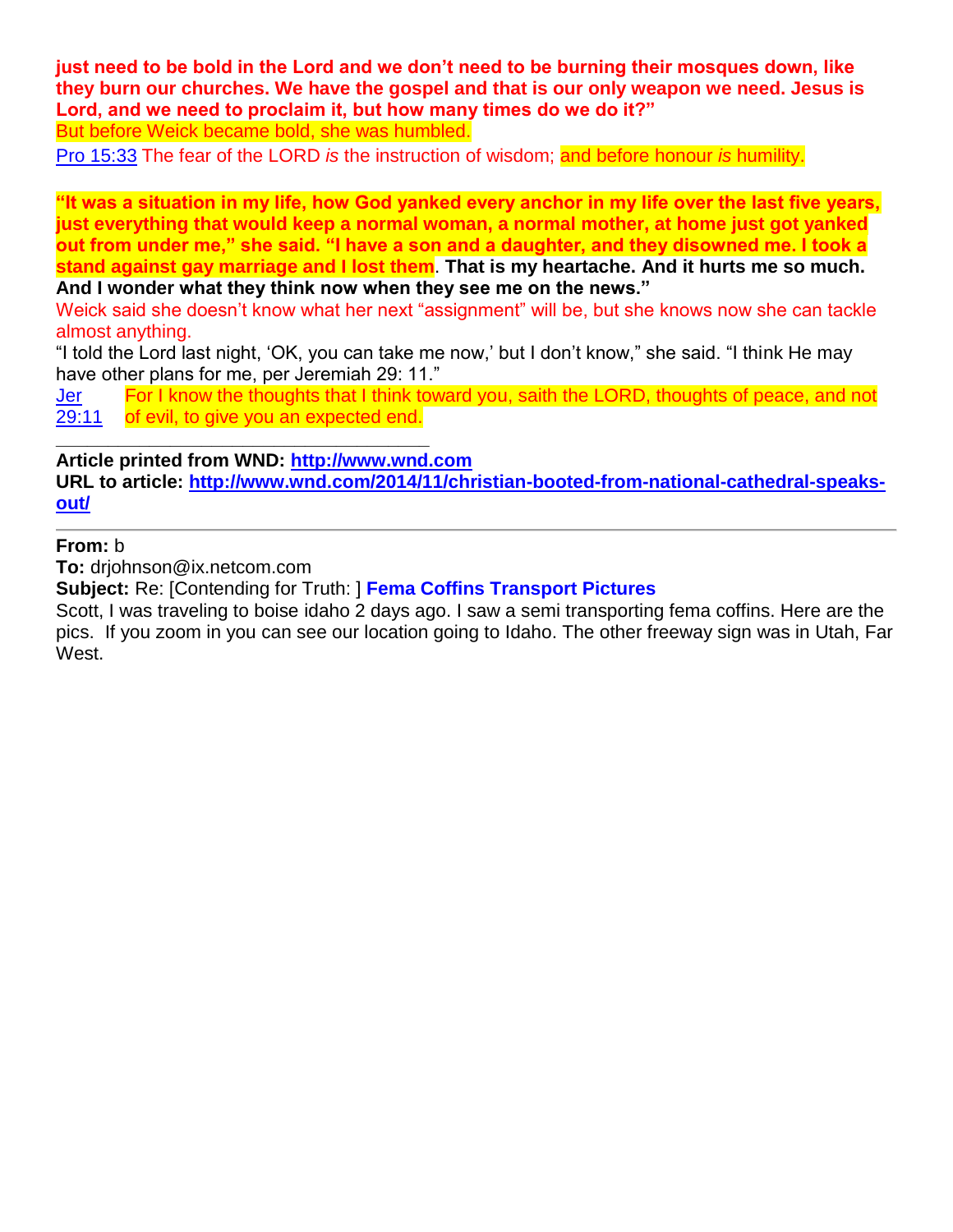

**[DROUGHT: Some California Children bathing once a week, sharing same tub of water...](http://www.sfgate.com/bayarea/article/California-drought-hits-San-Mateo-County-coast-5896053.php) Showers were one of the first things to go when the spring dried up at the Markegard ranch south of Half Moon Bay.** 

**Forced to rely on trucked-in water, the four children — ages 4, 6, 7 and 12 — now bathe once a week, often sharing the same tub of water.** 

**"The cleanest kid goes first," said their mother, [Doniga Markegard,](http://www.sfgate.com/search/?action=search&channel=bayarea&inlineLink=1&searchindex=gsa&query=%22Doniga+Markegard%22) 33, who on a recent morning soaked her two youngest, daughters Quince and Quill, followed by 7-year-old Larry. The historic statewide drought has struck especially hard along the southern San Mateo County coast. While other parts of the Bay Area are served by big water agencies with steady if shrinking supplies, most of the homes and small farms here, less than an hour's drive from Silicon Valley, rely on creeks and wells, many of which have stopped flowing.**

# **WATER Crisis-HOAX**

**Nov 13, 2014--Primary Water - What you didn't know about the manufactured drought. [http://stopthecrime.net](http://stopthecrime.net/)**

# **Play:** [http://youtu.be/yK\\_y4xuzIJs](http://youtu.be/yK_y4xuzIJs)



**In the six hundredth year of Noah's life, in the second month, the seventeenth day of the month, the same day were all the fountains of the great deep broken up, and the windows of heaven were opened.**

**[Gen](http://www.blueletterbible.org/Bible.cfm?b=Gen&c=8&v=2&t=KJV#s=8002)  The fountains also of the deep and the windows of heaven were stopped, and the rain from heaven was restrained;**

**[Pro](http://www.blueletterbible.org/Bible.cfm?b=Pro&c=8&v=28&t=KJV#s=636028) When he established the clouds above: when he strengthened the fountains of**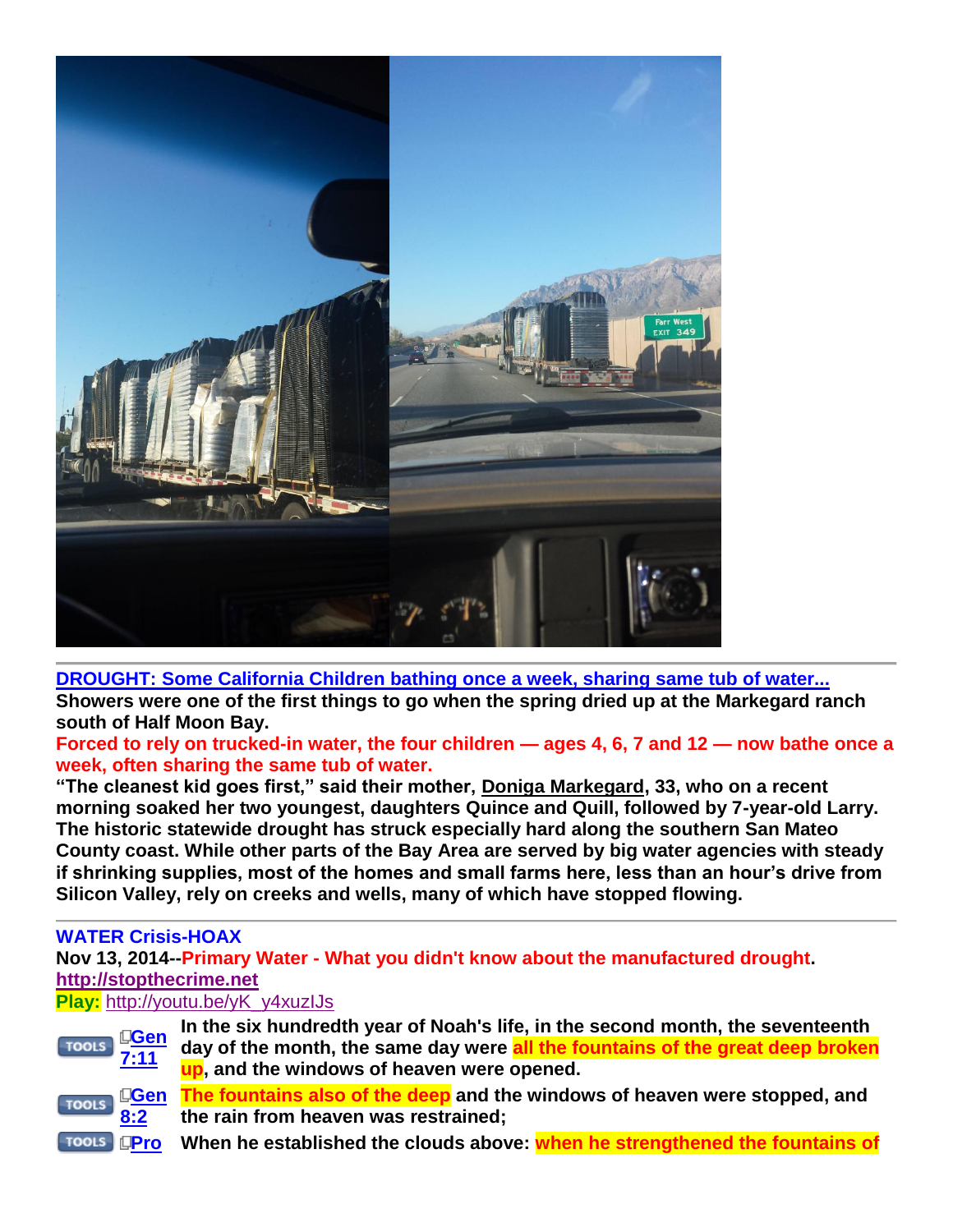#### **[There is a blanket prohibition on all of our military in that area against any phone, text or email](http://www.stevequayle.com/index.php?s=33&d=1203)  [contact with anyone back home in the states.........i.e. they are forbidden to tell friends or](http://www.stevequayle.com/index.php?s=33&d=1203)  [family what they are being forced to do](http://www.stevequayle.com/index.php?s=33&d=1203)**

Last night I was listening to Aaron Klein's radio broadcast. - [www.am970theanswer.com](http://www.am970theanswer.com/) -[7 - 9 PM Eastern] - and a woman caller said that her son is one of the 4,000 U.S. military who were sent to Liberia ("to fight Ebola") by the current WH occupant. Her son told her in the one and only phone call that he managed to make since his arrival there, that the troops are serving as HOSPITAL ORDERLIES!! They've been ordered to empty patients' bed pans and change filthy bed sheets infected with urine, vomit and fecal matter. He never said anything about how the troops are 'building clinics' for new Ebola patients............just emphasized what this 'mission to fight Ebola' really IS..............and there is a blanket prohibition on all of our military in that area against any phone, text or email contact with anyone back home in the states.........i.e. they are forbidden to tell friends or family what they are being forced to do by this disgusting weasel playing CIC on TV. **ITEM: Our esteemed and most beloved Janet Levy sent me a brilliant and jarringly realistic reply to one of my Ebola ALERTS last Friday. Janet's reply was stark! She wrote:** …**ask yourself why this miserable excuse for an American president would send 4,000 of our outstanding military to serve as hospital orderlies in what is currently the most dangerous environment on the planet - even WITH state of the art Hazmat gear. Where does our Constitution say that an American president can use our military in such an atrocious way, which deliberately exposes them to a disease that kills hundreds of people daily in the region to which these young Americans were ordered..............You don't hear an outcry about this because the top military command has placed a gag order upon all of our troops who are walking around, performing tasks about which they were never told before being shipped directly into harm's way!**...More Americans must learn about what Barry Soetoro and Valerie Jarrett have done with our military. This information must be distributed. The media aren't going to report a thing about this. You can bet on it. *Nov 10, 2014*

### **The Ebola Breakout Coincided With UN Vaccine Campaigns**

**The ebola pandemic began in late February in the former French colony of Guinea while UN agencies were conducting nationwide vaccine campaigns for three other diseases in rural districts. The simultaneous eruptions of this filovirus virus in widely separated zones strongly suggests that the virulent Zaire ebola strain (ZEBOV) was deliberately introduced to test an antidote in secret trials on unsuspecting humans.**

**The release of ebola may well have been an act of biowarfare in the post-colonial struggle to control mineral-rich West Africa .**

Earlier this year, rural residents eagerly stood in line to receive vaccinations from foreign-funded medical programs. Since the cover-up of the initial outbreak, however, panicked West Africans rural folk are terrified of any treatment from international aid programs for fear of a rumored genocide campaign.

<http://www.rense.com/general96/ebobreakout.html>

#### **Operation Depopulation Exposed: Africa**

**United Nations organizations are being accused of sterilizing millions of girls and women under the guise of an anti-tetanus vaccine program sponsored by the Kenyan government. Kenyan Catholic Bishops say their worst fear has been proven right; a current WHO vaccine campaign is not about eradicating neonatal tetanus. Instead it's a well-coordinated mass sterilization exercise using a proven anti-fertility vaccine.**

**DEPOPULATION VACCINE IN KENYA AND BEYOND - [http://www.infowars.com/depopulation-](http://www.infowars.com/depopulation-vaccine-in-kenya-and-beyond/)**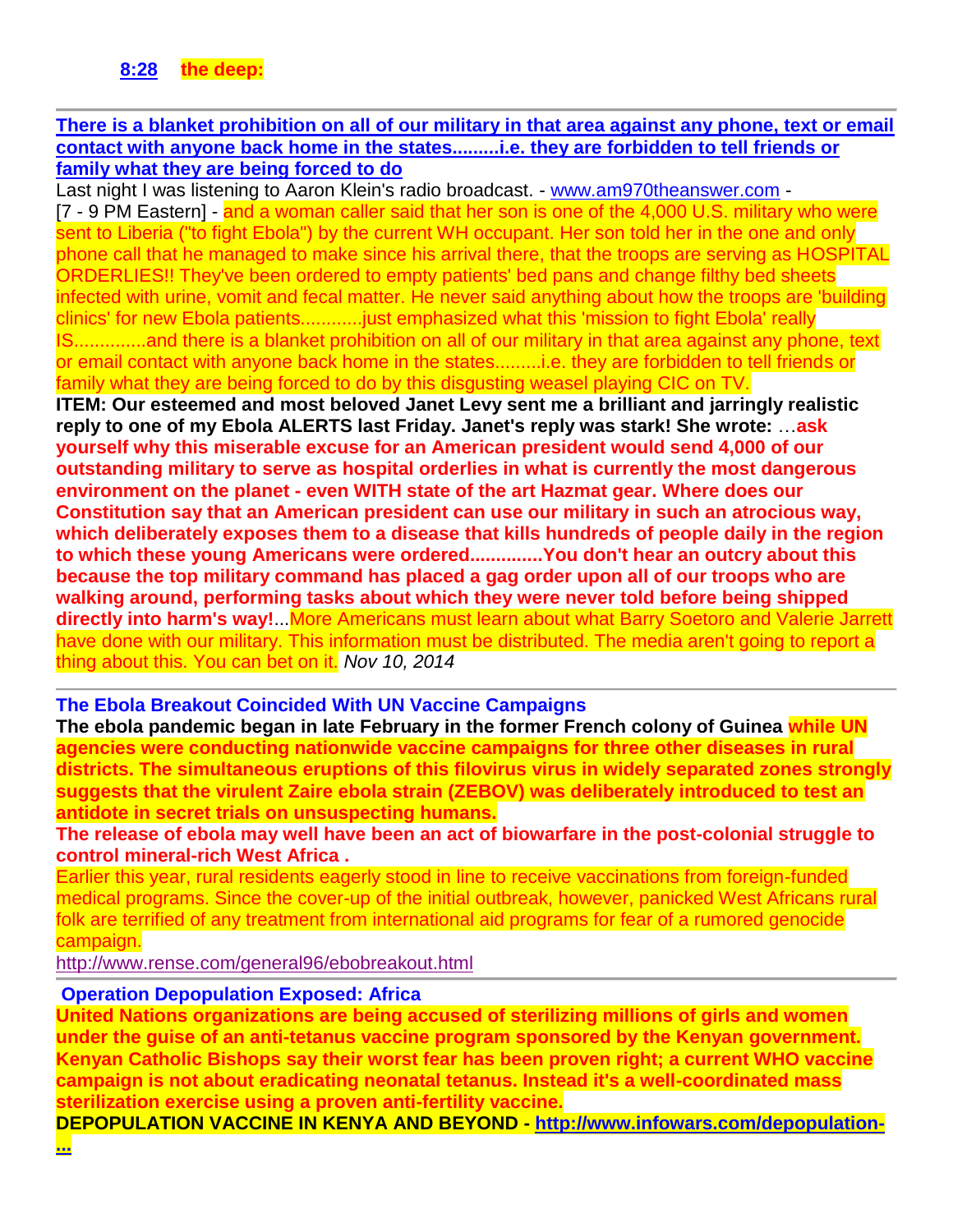**FOR THE RECORD: ROCKEFELLER SOFT KILL DEPOPULATION PLANS EXPOSED [http://www.infowars.com/for-the-recor...](http://www.infowars.com/for-the-record-rockefeller-soft-kill-depopulation-plans-exposed/)**

**OBAMA DEPOPULATION POLICY EXPOSED - [http://www.infowars.com/obama-depopul...](http://www.infowars.com/obama-depopulation-policy-exposed/) THREE ARTICLES FOR MASS-DISTRIBUTION: ROCKEFELLER DEPOPULATION PLANS EXPOSED - [http://www.infowars.com/three-article...](http://www.infowars.com/three-articles-for-mass-distribution-rockefeller-depopulation-plans-exposed/)**

**FOOD AND DEPOPULATION: INTERNATIONAL TAKEOVER BY THE UN [http://www.infowars.com/food-and-depo...](http://www.infowars.com/food-and-depopulation-international-takeover-by-the-un/)**

**FOOD & DEPOPULATION: SCAMS AND SOLUTIONS - [http://www.infowars.com/food](http://www.infowars.com/food-depopulation-scams-and-solutions/)[depopula...](http://www.infowars.com/food-depopulation-scams-and-solutions/)**

**NGO ENVISAGES GLOBAL ONE CHILD POLICY, PANDEMICS TO SOLVE OVERPOPULATION [http://www.infowars.com/ngo-envisages...](http://www.infowars.com/ngo-envisages-global-one-child-policy-pandemics-to-solve-overpopulation/)**

**OVERPOPULATION IS A EUGENICS AGENDA LIE - [http://www.infowars.com/overpopulatio...](http://www.infowars.com/overpopulation-is-a-eugenics-agenda-lie/) VIDEO: ACCLAIMED AUTHOR EXPOSES OVERPOPULATION MYTH -**

**[http://www.infowars.com/video-acclaim...](http://www.infowars.com/video-acclaimed-author-exposes-overpopulation-myth/)**

**OVERPOPULATION IS A MYTH - [http://www.infowars.com/overpopulatio...](http://www.infowars.com/overpopulation-is-a-myth/)**

**Play**: [http://www.youtube.com/watch?v=jnt82yMf5yk&list=PLKkSfhYk-XBj5e\\_tmHZish3wlITCgLAvc](http://www.youtube.com/watch?v=jnt82yMf5yk&list=PLKkSfhYk-XBj5e_tmHZish3wlITCgLAvc)

**Deadly Shots & III Strand DNA/Interview from N68's Secrets of the Georgia Guidestones Play: <http://youtu.be/iiE8Z7up3C0>**

**See Scott Johnson's Teachings:**

**[Transhumanism, Vaccinations, DNA and Corrupting the Seed of Mankind-Part 1](http://www.contendingfortruth.com/?p=1031) September 27th, 2009 |** 

**[Transhumanism, Vaccinations, DNA and Corrupting the Seed of Mankind-Part 2](http://www.contendingfortruth.com/?p=6809) September 27th, 2009 |** 

Transhumanism advocate Natasha Vita-More (MSc, MPhil, PhD Candidate) states "A transhuman is a human in transition. We are transhuman to the extent that we seek to become posthuman and take action to prepare for a posthuman future. She goes on to state: Whether it is the shingles or the flu, **the proactive development of molecular agents, such as nanorobots, to combat these and other protagonist viruses is the right thing to do…building a strong defense through nanomedicine to combat viruses is a worthy undertaking**."

Christian author Sharon Gilbert states: "Transhumanism, also known as the H+ movement envisions a higher lifeform surpassing homo sapiens in favor of homo sapiens 2.0, **a bioengineered construct that fuses man's original genome with animal and/or synthetic DNA**. For decades, laboratories have created chimeric combinations of animal, plant, and even human DNA under the guise of medical research. The stated goal is to better man's lot by curing disease, but this benign mask hides an inner, sardonic grin that follows an ancient blueprint **to blend God's human creation with the seed of fallen angels: 'You shall be as gods'. I warn of a day when true humans may unknowingly receive transhuman instructions via an implant or injection. A seemingly innocuous vaccine or identification 'chip' can initiate intracellular changes, not only in somatic or 'body' cells but also in germline cells such as ova and sperm. The former alters the recipient only; the latter alters the recipient's doomed descendents as well**." **PDF: [DNA-Transhumanism-Vaccinations](http://www.contendingfortruth.com/?attachment_id=6807) September 27th, 2009 |** 

**-----------------**

**[Transhumanism, DNA, Vaccinations, the Flu Epidemic and Proactive Health Measures:1-13-](http://www.contendingfortruth.com/?p=4774) [13–Part 1](http://www.contendingfortruth.com/?p=4774) January 14th, 2013 |** 

**[Transhumanism, DNA, Vaccinations, the Flu Epidemic and Proactive Health Measures: 1-13-](http://www.contendingfortruth.com/?p=4768) [13–Part 2](http://www.contendingfortruth.com/?p=4768) January 14th, 2013 |** 

**[Transhumanism, DNA, Vaccinations, the Flu Epidemic and Proactive Health Measures:1-13-](http://www.contendingfortruth.com/?p=4763) [13–Part 3](http://www.contendingfortruth.com/?p=4763) January 14th, 2013 |** 

**[Transhumanism, DNA, Vaccinations, the Flu Epidemic and Proactive Health Measures:1-13-](http://www.contendingfortruth.com/?p=4757) [13–Part 4](http://www.contendingfortruth.com/?p=4757) January 14th, 2013 |**